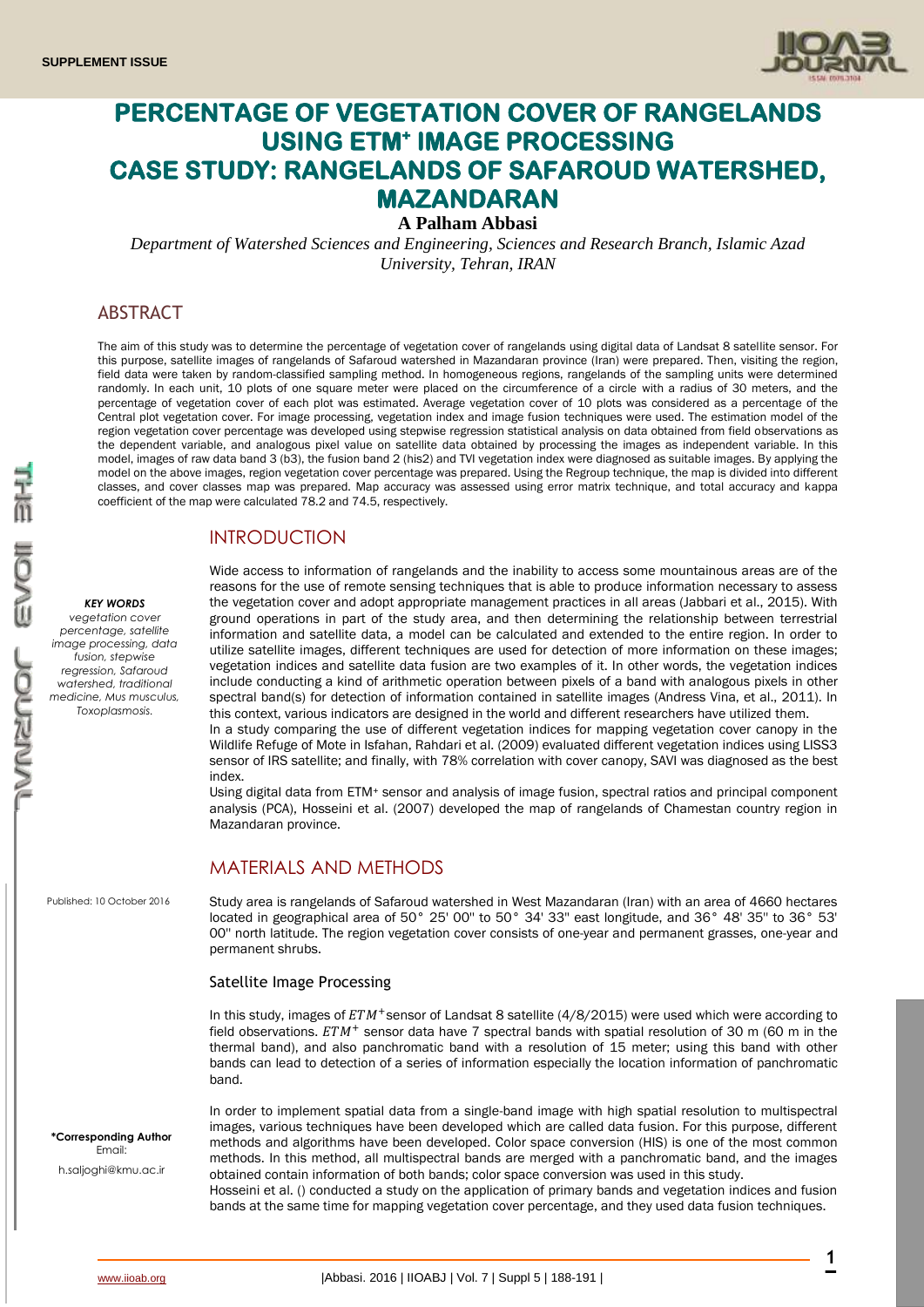

After preparing the image and controlling its geometric match, bands were matched with the panchromatic band using topographic maps of the region so that the spatial resolution of all images were corrected and made equal to 15×15 while maintaining their spectral and radiometric resolution.

#### Terrestrial data collection

Field data collection was done with the deployment of 340 plots on 34 sampling units in homogeneous areas in different randomly classified vegetation types. Out of these, 16 and 18 units were used for mapping and assessing the accuracy of the final map, respectively. In each sampling unit, according to the spatial resolution of satellite data (30×30 meters), 10 one square-meter plots were placed on the circumstance of a circle with a radius of 30 meters. A total of 160 and 180 plots were placed for mapping and assessing the maps, respectively; and the plots' vegetation cover percentage was measured. The mean percentage of vegetation cover per sampling unit was considered as the corresponding number in the same unit. [Fig. 1]



**Fig. 1:** Sampling method and plot deployment.

Statistical analysis and mapping of vegetation cover percentage

For statistical analysis, sampling units' locations were determined on the satellite images first. Then, average Digital Number (DN) for the nine pixels of each sampling unit from the primary bands, bands from image processing techniques (fusion) as well as vegetation indices provided in the software ERDAS IMAGINE 2014 were extracted. Numbers extracted from satellite images and field data were inserted into SPSS. Implementing the stepwise regression analysis among field data as the dependent variable (Y) and data derived from satellite images as the independent variable (X), different statistical models were evaluated. [Table 1]

**Table 1:** Variables used in this study

| Dependent<br>variable |                                   | Independent variables |                                                                                                |  |
|-----------------------|-----------------------------------|-----------------------|------------------------------------------------------------------------------------------------|--|
| Field<br>observation  | Raw bands                         | <b>Fusion bands</b>   | Vegetation indices                                                                             |  |
|                       | B4 - B3 - B2 - B1<br>B7 - B6 - B5 | His1 - His2- His3     | $VNIR2 - VNIR1 - NIR -$<br>$MIRV2 -$<br><b>NDVI</b><br>SAVI - IRI - MINI - TVI - PD322 - MIRV1 |  |

Finally, a model at the level of 5% error was introduced and implemented as an appropriate model. The output of running the model is the vegetation cover map of the region. In the next step, the map is divided into different classes using the Regroup technique, and at the end, the accuracy of the map was evaluated based on the field data (18 plots).

### RESULTS

The results of the statistical analysis among terrestrial information and satellite images are presented in the tables below. In [Table 2], the results of stepwise regression analysis on indexes, primary bands and the bands from data fusion are presented.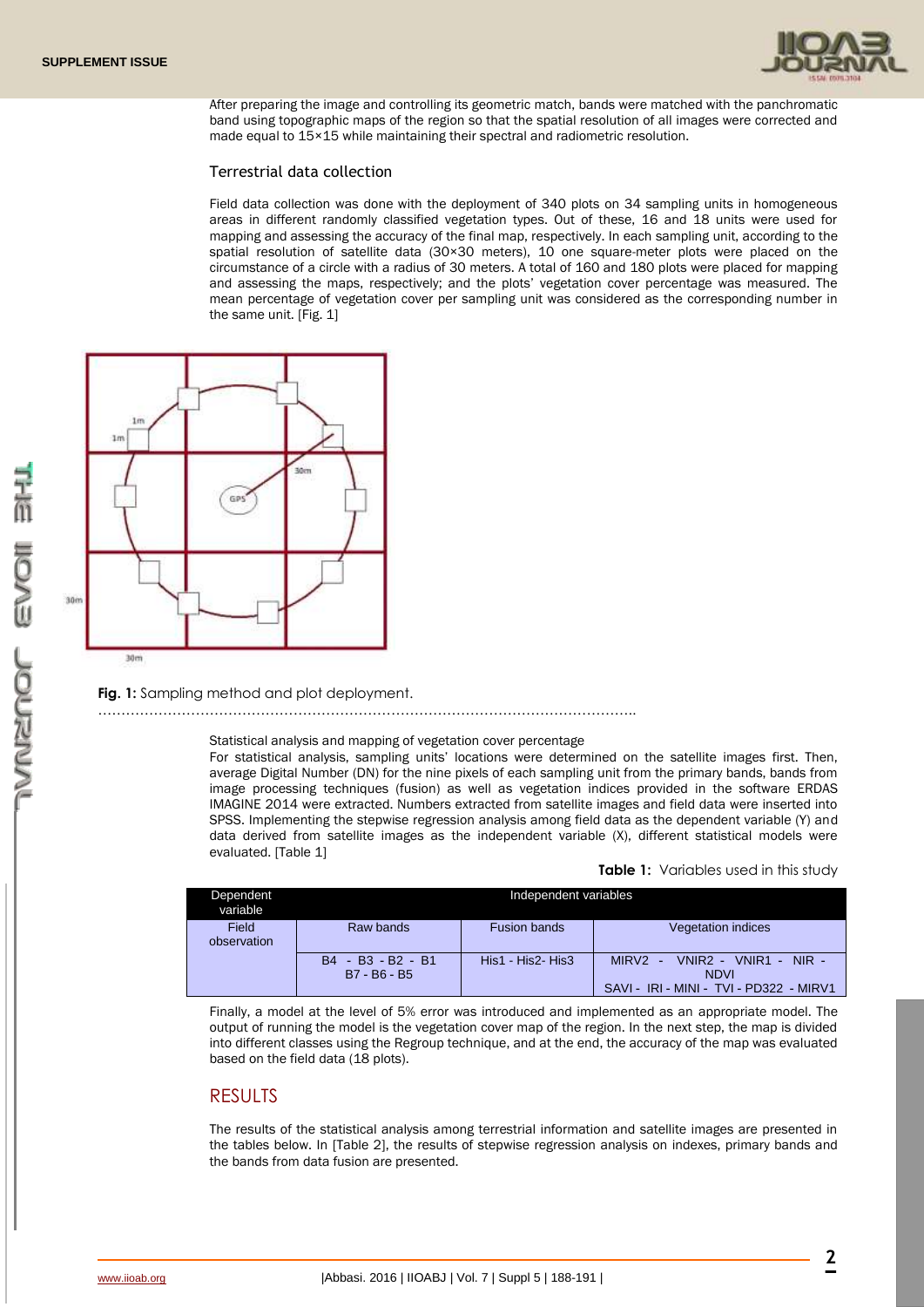

|   |       |            |                           |                 | Table 2: Results of stepwise regression analysis |        |       |  |
|---|-------|------------|---------------------------|-----------------|--------------------------------------------------|--------|-------|--|
|   | Model |            | Sum of                    | df              | Mean Square                                      |        | Sig.  |  |
|   |       |            | <b>Squares</b>            |                 |                                                  |        |       |  |
| 3 |       | Regression | 2787.208                  | 3               | 929.069                                          | 30.731 | .000a |  |
|   |       | Residual   | 362.792                   | 12 <sup>°</sup> | 30.233                                           |        |       |  |
|   |       | Total      | 3150.000<br>$\sim$ $\sim$ | 15<br>- -       | .                                                |        |       |  |

a. Predictors: (Constant), B3, HIS2, TVI

In the final mode introduced, among the independent variables used, three variables of B3, HIS2, TVI were determined appropriate. In the [Table 2] above, total and mean squares are listed for regression and error sources. Given that sig value is less than 0.01, at 99% confidence, we can say that regression equation is approved. The regression coefficients are given in [Table 3].

| Table 3: Regression coefficients used in this study |  |  |  |  |
|-----------------------------------------------------|--|--|--|--|
|-----------------------------------------------------|--|--|--|--|

| Model |   |                 | <b>Unstandardized Coefficients</b> |        | Standardized<br>Coefficients |          | Sig. |
|-------|---|-----------------|------------------------------------|--------|------------------------------|----------|------|
|       |   | B<br>Std. Error |                                    |        | <b>Beta</b>                  |          |      |
|       | 3 | (Constant       | 219.632                            | 23.518 |                              | 9.339    | .000 |
|       |   | b3              | $-021$                             | .003   | $-1.846$                     | $-6.531$ | .000 |
|       |   | his2            | $-.005$                            | .001   | $-1.198$                     | $-3.768$ | .003 |
|       |   | TVI             | 240.599                            | 95.283 | .339                         | 2.525    | .027 |

According to the coefficient in the table above, the final relation can be written as follows: Y= 219.632 - 0.021*B3* - 0.005*HIS3* + 240.6*TVI*

Applying the above regression model on the images of B3, HIS and TVI, vegetation cover map was prepared. The map was divided into eight categories based on the Regroup technique. [Fig. 2]



**Fig. 2:** Map of the vegetation cover classes in the study area.

……………………………………………………………………………………………………. The accuracy of the map prepared was examined with the help of 18 sample units; total accuracy and kappa coefficient for the map were 78.2 and 74.5, respectively.

### DISCUSSION AND CONCLUSION

The method of collecting field data in this study is in such way that the field data can be matched with information on satellite images with high accuracy. Sepehri (2002) has used a similar method. Khajeddin (1996) has provided a method for field observation which is somewhat different with this method. Basically, all methods are statistically correct. The difference is in how they record the geographic coordinates of the sampling units.

The results show that the raw bands (except b3) have no strong correlation with vegetation cover. This proved the necessity of the use of satellite image processing techniques. Moreover, since the ingredients